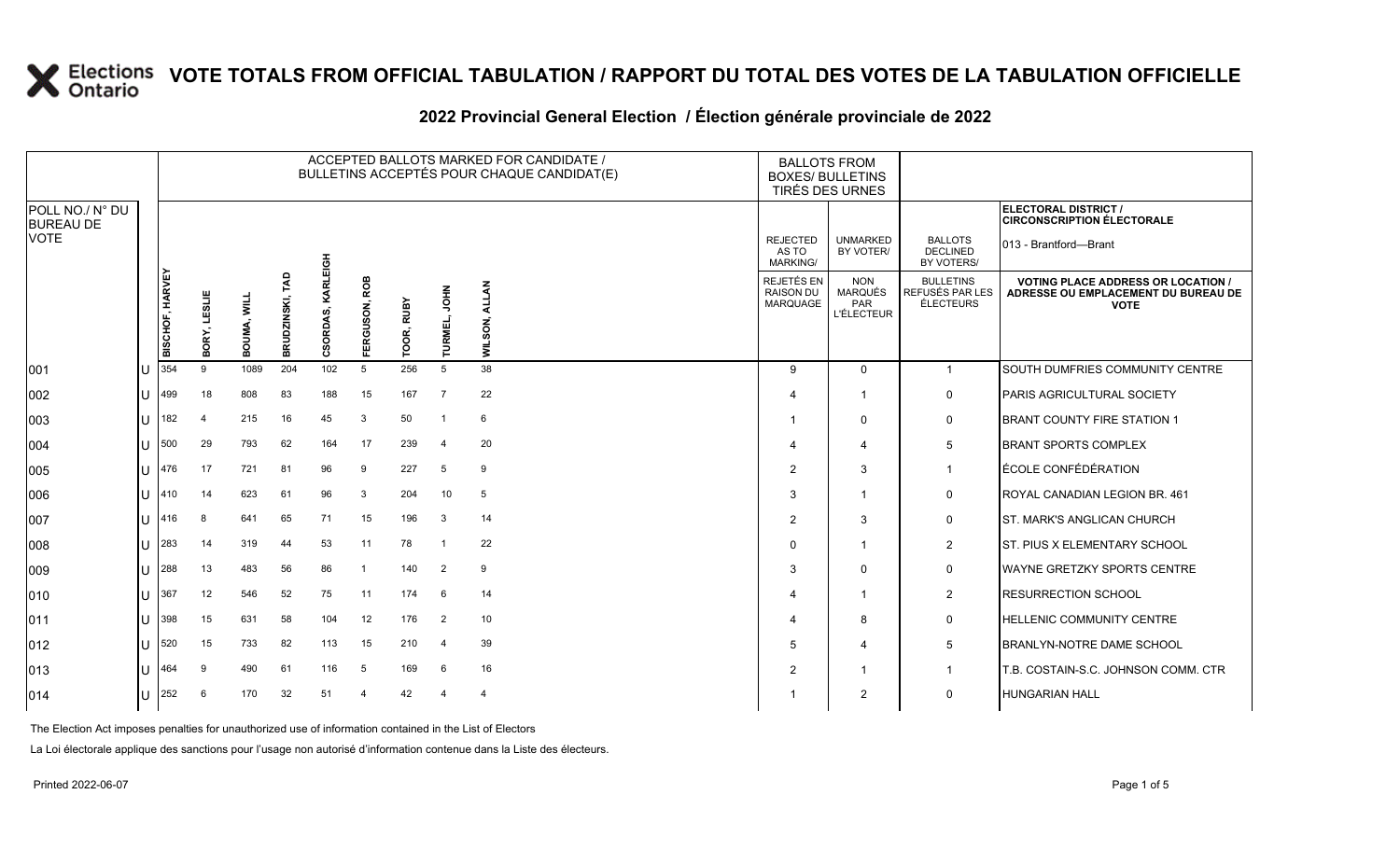### **2022 Provincial General Election / Élection générale provinciale de 2022**

|                                     |              | ACCEPTED BALLOTS MARKED FOR CANDIDATE /<br>BULLETINS ACCEPTÉS POUR CHAQUE CANDIDAT(E) |                |                      |             |        |                  |               |                |                         | <b>BALLOTS FROM</b><br><b>BOXES/ BULLETINS</b><br>TIRÉS DES URNES |                                                   |                                                  |                                                                                               |
|-------------------------------------|--------------|---------------------------------------------------------------------------------------|----------------|----------------------|-------------|--------|------------------|---------------|----------------|-------------------------|-------------------------------------------------------------------|---------------------------------------------------|--------------------------------------------------|-----------------------------------------------------------------------------------------------|
| POLL NO./ N° DU<br><b>BUREAU DE</b> |              |                                                                                       |                |                      |             |        |                  |               |                |                         |                                                                   |                                                   |                                                  | <b>ELECTORAL DISTRICT /</b><br><b>CIRCONSCRIPTION ÉLECTORALE</b>                              |
| <b>VOTE</b>                         |              |                                                                                       |                |                      |             | 픎      |                  |               |                |                         | <b>REJECTED</b><br>AS TO<br><b>MARKING/</b>                       | <b>UNMARKED</b><br>BY VOTER/                      | <b>BALLOTS</b><br><b>DECLINED</b><br>BY VOTERS/  | 013 - Brantford-Brant                                                                         |
|                                     |              | <b>BISCHOF, HARVEY</b>                                                                | BORY, LESLIE   | <b>NIN</b><br>BOUMA, | BRUDZINSKI, | CSORDA | ROB<br>FERGUSON, | RUBY<br>TOOR, | MHQ<br>TURME   | <b>ALLAN</b><br>WILSON, | REJETÉS EN<br><b>RAISON DU</b><br>MARQUAGE                        | <b>NON</b><br>MARQUÉS<br>PAR<br><b>L'ÉLECTEUR</b> | <b>BULLETINS</b><br>REFUSÉS PAR LES<br>ÉLECTEURS | <b>VOTING PLACE ADDRESS OR LOCATION</b><br>ADRESSE OU EMPLACEMENT DU BUREAU DE<br><b>VOTE</b> |
| 015                                 |              | 241                                                                                   | $\overline{7}$ | 239                  | 56          | 50     | 5                | 60            | 2              | 9                       | $\overline{\mathbf{1}}$                                           | 1                                                 | $\mathbf{1}$                                     | <b>YESCHURCH</b>                                                                              |
| 016                                 | ПT           | 351                                                                                   | 9              | 291                  | 49          | 82     | 3                | 87            | 4              | 13                      | $\overline{4}$                                                    | $\mathbf{0}$                                      | $\mathbf 0$                                      | <b>CENTRAL P.S.</b>                                                                           |
| 017                                 | Ш            | 367                                                                                   | 14             | 416                  | 70          | 95     | 7                | 90            | 6              | 28                      |                                                                   | -1                                                | 0                                                | ARMY NAVY & AIR FORCE CLUB -<br><b>BRANTFORD</b>                                              |
| 018                                 | IП           | 279                                                                                   | 17             | 286                  | 43          | 60     | 9                | 77            | 5              | 9                       |                                                                   | 3                                                 | 0                                                | GRAND ERIE LEARNING ALTERNATIVES                                                              |
| 019                                 | IU           | 432                                                                                   | 23             | 697                  | 87          | 98     | -11              | 184           | -7             | 28                      | 5                                                                 | 6                                                 | 0                                                | WOODMAN PARK COMM. CTR.                                                                       |
| 020                                 | Ш            | 178                                                                                   | 16             | 647                  | 108         | 90     | 8                | 119           | 6              | 26                      | 3                                                                 | 4                                                 | $\mathbf 0$                                      | ONONDAGA-BRANT E.S.                                                                           |
| 021                                 | ΠT           | 268                                                                                   | $\overline{7}$ | 560                  | 42          | 67     | $\overline{4}$   | 100           | $\overline{4}$ | 27                      | $\overline{2}$                                                    | 3                                                 | $\mathbf 0$                                      | BLESSED SACRAMENT PARISH HALL                                                                 |
| 022                                 | Ш            | 209                                                                                   | 10             | 373                  | 39          | 44     | 7                | 86            | $\overline{2}$ | 11                      | $\overline{2}$                                                    | -1                                                | $\mathbf{1}$                                     | <b>AIRPORT COMMUNITY HALL</b>                                                                 |
| 023                                 | $\mathbf{L}$ | 480                                                                                   | 14             | 757                  | 89          | 74     | 13               | 222           | 4              | 16                      | 2                                                                 | $\overline{2}$                                    | $\mathbf{1}$                                     | SALVATION ARMY BRANTFORD COMM. CH.                                                            |
| 024                                 | IU           | 292                                                                                   | 18             | 300                  | 43          | 67     | $\overline{7}$   | 60            | 6              | 11                      |                                                                   | $\overline{2}$                                    | $\mathbf{1}$                                     | THE KNIGHTS HALL                                                                              |
| 025                                 | IП           | 147                                                                                   | -5             | 201                  | -8          | 21     | -1               | 36            |                | 6                       | -1                                                                | 1                                                 | $\mathbf 0$                                      | <b>LIONS PARK ARENA</b>                                                                       |
| 026                                 | $\mathbf{U}$ | 227                                                                                   | 11             | 280                  | 28          | 54     | 5                | 49            | 3              | 12                      | -1                                                                | $\Omega$                                          | $\mathbf 0$                                      | <b>BRANTFORD &amp; DISTRICT CIVIC CENTRE</b>                                                  |
| 027                                 | ПT           | 278                                                                                   | 9              | 272                  | 34          | 58     | $\overline{7}$   | 60            | 9              | 13                      | -1                                                                | $\Omega$                                          | $\mathbf{1}$                                     | DOUG SNOOKS EAGLE PLACE COMM. CTR.                                                            |
| 028                                 | ПT           | 373                                                                                   | 15             | 652                  | 58          | 85     | 4                | 235           | 3              | 23                      | 3                                                                 | -1                                                | 2                                                | MT. PLEASANT COMM. CTR.                                                                       |

The Election Act imposes penalties for unauthorized use of information contained in the List of Electors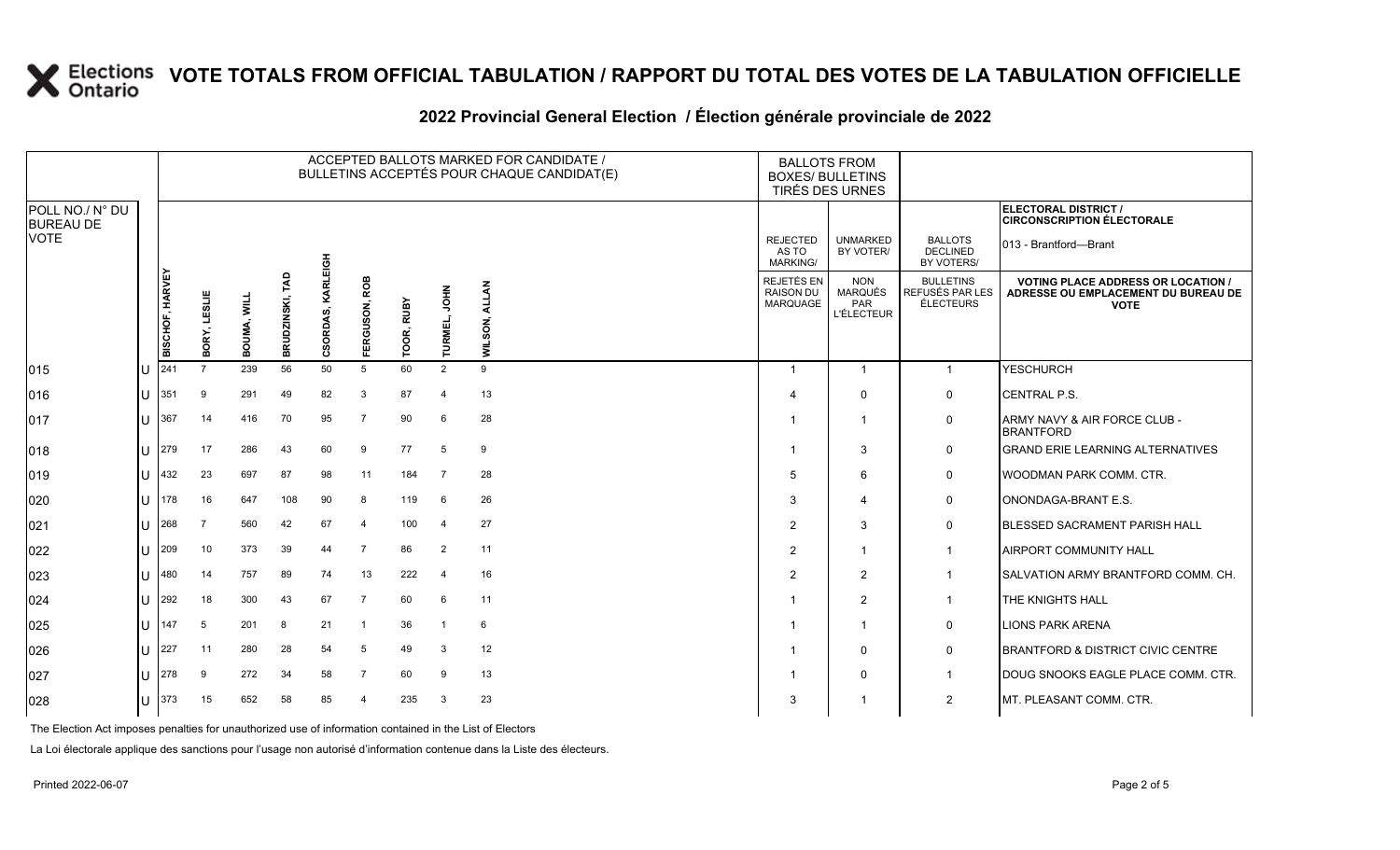### **2022 Provincial General Election / Élection générale provinciale de 2022**

|                                     |    |                        |              |             |                    |                   |                |                |                        | ACCEPTED BALLOTS MARKED FOR CANDIDATE /<br>BULLETINS ACCEPTÉS POUR CHAQUE CANDIDAT(E) | <b>BALLOTS FROM</b><br><b>BOXES/ BULLETINS</b><br>TIRÉS DES URNES |                                             |                                                          |                                                  |                                                                                                 |
|-------------------------------------|----|------------------------|--------------|-------------|--------------------|-------------------|----------------|----------------|------------------------|---------------------------------------------------------------------------------------|-------------------------------------------------------------------|---------------------------------------------|----------------------------------------------------------|--------------------------------------------------|-------------------------------------------------------------------------------------------------|
| POLL NO./ N° DU<br><b>BUREAU DE</b> |    |                        |              |             |                    |                   |                |                |                        |                                                                                       |                                                                   |                                             |                                                          |                                                  | <b>ELECTORAL DISTRICT /</b><br><b>CIRCONSCRIPTION ÉLECTORALE</b>                                |
| <b>VOTE</b>                         |    |                        |              |             |                    | 픎                 |                |                |                        |                                                                                       |                                                                   | <b>REJECTED</b><br>AS TO<br><b>MARKING/</b> | <b>UNMARKED</b><br>BY VOTER/                             | <b>BALLOTS</b><br><b>DECLINED</b><br>BY VOTERS/  | 013 - Brantford—Brant                                                                           |
|                                     |    | <b>BISCHOF, HARVEY</b> | BORY, LESLIE | BOUMA, WILL | ГAD<br>BRUDZINSKI, | KARLI<br>CSORDAS, | FERGUSON, ROB  | TOOR, RUBY     | <b>NHOL</b><br>TURMEL, | <b>LLAN</b><br>₹<br>WILSON,                                                           |                                                                   | REJETÉS EN<br><b>RAISON DU</b><br>MARQUAGE  | <b>NON</b><br><b>MARQUÉS</b><br>PAR<br><b>L'ÉLECTEUR</b> | <b>BULLETINS</b><br>REFUSÉS PAR LES<br>ÉLECTEURS | <b>VOTING PLACE ADDRESS OR LOCATION /</b><br>ADRESSE OU EMPLACEMENT DU BUREAU DE<br><b>VOTE</b> |
| 029                                 |    | 65                     | 5            | 43          | 2                  | 10                | $\overline{1}$ | 37             | $\overline{1}$         | 3                                                                                     |                                                                   |                                             | $\mathbf 0$                                              | $\mathbf{0}$                                     | SIX NATIONS SPORTS & CULTURAL CENTRE                                                            |
| 030A                                | ΙU | 29                     | 6            | 137         | 8                  | 25                | 2              | 22             | $\mathbf 0$            | 5                                                                                     |                                                                   |                                             | $\overline{\mathbf{1}}$                                  | $\mathsf{O}$                                     | <b>SCOTLAND COMMUNITY CENTRE</b>                                                                |
| 030B                                | lu | 52                     | 2            | 122         | 8                  | 21                | $\overline{1}$ | 18             | - 1                    | $\overline{7}$                                                                        |                                                                   | $\Omega$                                    | $\overline{1}$                                           | 0                                                | SCOTLAND COMMUNITY CENTRE                                                                       |
| 031                                 | lu | 35                     | 2            | 116         | 9                  | 17                | $\overline{1}$ | 8              | 0                      | $\overline{7}$                                                                        |                                                                   | $\Omega$                                    | $\mathbf 0$                                              | $\mathbf 0$                                      | <b>SCOTLAND COMMUNITY CENTRE</b>                                                                |
| 032                                 | lU | 27                     |              | -1          | $\overline{2}$     | $\overline{4}$    | 0              | 10             | -1                     | 0                                                                                     |                                                                   |                                             | $\mathbf 0$                                              | $\mathbf 0$                                      | <b>MNCFN COMMUNITY CENTRE</b>                                                                   |
| 400                                 | lu | 32                     | 3            | 17          |                    | 16                | 3              | $\overline{7}$ |                        | 3                                                                                     |                                                                   |                                             | $\mathbf 0$                                              | 0                                                | <b>LORNE TOWERS</b>                                                                             |
| 401                                 | ΙU | 31                     |              | 42          | 2                  | 14                | 0              | 11             | $\mathbf 0$            | 0                                                                                     |                                                                   |                                             | $\mathbf 0$                                              | -1                                               | <b>BRANT TOWERS</b>                                                                             |
| 402                                 | ΙU | 15                     | 3            | 9           | 2                  | $\overline{4}$    | 2              | 3              | $\mathbf 0$            | 2                                                                                     |                                                                   | $\Omega$                                    | $\mathbf 0$                                              | $\mathbf 0$                                      | <b>ALBION TOWERS</b>                                                                            |
| 403                                 | ΙU | 12                     | $\Omega$     | 13          |                    |                   |                | 14             | $\mathbf{0}$           | -1                                                                                    |                                                                   | 3                                           | $\mathbf 0$                                              | 0                                                | JOHN NOBLE APARTMENTS                                                                           |
| 404                                 | lu | 18                     | 2            | 27          | 3                  |                   | $\overline{1}$ | 13             | $\mathbf 0$            | 0                                                                                     |                                                                   | $\Omega$                                    | $\mathbf 0$                                              | $\mathbf 0$                                      | <b>BRIERWOOD COURT APARTMENTS</b>                                                               |
| 405                                 | lθ | 10                     |              | 32          | -1                 | $\overline{4}$    | $\overline{1}$ | 22             | $\mathbf 0$            | -1                                                                                    |                                                                   | $\Omega$                                    | $\mathbf 0$                                              | $\mathbf 0$                                      | TELFER PLACE APARTMENTS                                                                         |
| 700                                 | ΙU |                        | $\Omega$     | 17          |                    | $\overline{2}$    | $\mathbf 0$    | $\overline{4}$ | 0                      |                                                                                       |                                                                   |                                             | $\mathbf 0$                                              | 0                                                | <b>PARK LANE TERRACE</b>                                                                        |
| 701                                 | lU | $\mathfrak{p}$         | $\Omega$     | 12          | $\overline{0}$     | $\overline{1}$    | 3              | 11             | $\mathbf 0$            | $\Omega$                                                                              |                                                                   | $\Omega$                                    | $\mathbf 0$                                              | $\mathbf 0$                                      | <b>TELFER PLACE</b>                                                                             |
| 702                                 | IU |                        |              |             |                    |                   |                |                |                        | COMBINED WITH 706 / COMBINÉ À 706                                                     |                                                                   |                                             |                                                          |                                                  |                                                                                                 |

The Election Act imposes penalties for unauthorized use of information contained in the List of Electors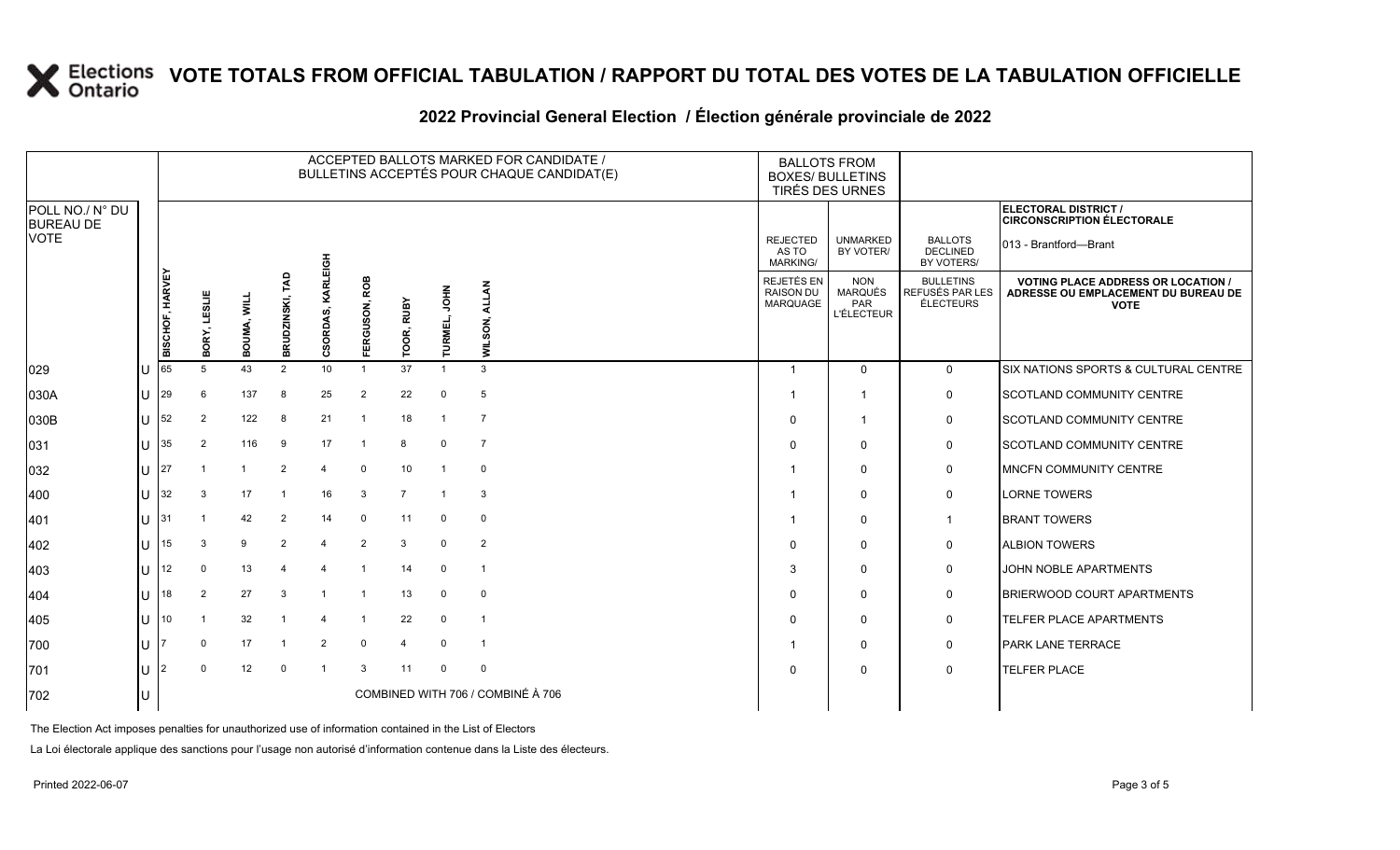### **2022 Provincial General Election / Élection générale provinciale de 2022**

|                                     |     |                         |                |                |                    |                   |                |                  |                              | ACCEPTED BALLOTS MARKED FOR CANDIDATE /<br>BULLETINS ACCEPTÉS POUR CHAQUE CANDIDAT(E) |                                            | <b>BALLOTS FROM</b><br><b>BOXES/ BULLETINS</b><br>TIRÉS DES URNES |                                                  |                                                                                                 |
|-------------------------------------|-----|-------------------------|----------------|----------------|--------------------|-------------------|----------------|------------------|------------------------------|---------------------------------------------------------------------------------------|--------------------------------------------|-------------------------------------------------------------------|--------------------------------------------------|-------------------------------------------------------------------------------------------------|
| POLL NO./ N° DU<br><b>BUREAU DE</b> |     |                         |                |                |                    |                   |                |                  |                              |                                                                                       |                                            |                                                                   |                                                  | ELECTORAL DISTRICT /<br><b>CIRCONSCRIPTION ÉLECTORALE</b>                                       |
| <b>VOTE</b>                         |     |                         |                |                |                    |                   |                |                  |                              |                                                                                       | <b>REJECTED</b><br>AS TO<br>MARKING/       | <b>UNMARKED</b><br>BY VOTER/                                      | <b>BALLOTS</b><br><b>DECLINED</b><br>BY VOTERS/  | 013 - Brantford-Brant                                                                           |
|                                     |     | <b>BISCHOF, HARVEY</b>  | BORY, LESLIE   | BOUMA, WILL    | TAD<br>BRUDZINSKI, | CSORDAS, KARLEIGH | ERGUSON, ROB   | <b>DOR, RUBY</b> | <b>NHOL</b><br><b>URMEL,</b> | <b>ALLAN</b><br>$\overline{5}$<br><b>NILS</b>                                         | REJETÉS EN<br><b>RAISON DU</b><br>MARQUAGE | <b>NON</b><br><b>MARQUÉS</b><br>PAR<br><b>L'ÉLECTEUR</b>          | <b>BULLETINS</b><br>REFUSÉS PAR LES<br>ÉLECTEURS | <b>VOTING PLACE ADDRESS OR LOCATION /</b><br>ADRESSE OU EMPLACEMENT DU BUREAU DE<br><b>VOTE</b> |
| 703                                 |     |                         |                |                |                    |                   |                |                  |                              | COMBINED WITH 706 / COMBINÉ À 706                                                     |                                            |                                                                   |                                                  |                                                                                                 |
| 704                                 | lu  | 15                      | $\overline{2}$ | 52             | -1                 | 10                | 3              | 22               | $\mathbf 0$                  | $\overline{1}$                                                                        |                                            | $\mathbf 0$                                                       | 0                                                | CHARTWELL TRANQUILITY PLACE                                                                     |
| 705                                 | lU  |                         | $\mathbf 0$    | 14             | - 1                |                   | 3              | $\overline{4}$   | $\mathbf 0$                  | $\overline{2}$                                                                        |                                            | 0                                                                 | 0                                                | <b>BRIERWOOD GARDENS</b>                                                                        |
| 706                                 | lu  | 22                      | 3              | 25             | $\overline{1}$     | 6                 | $\mathbf 0$    | 29               | $\mathbf{1}$                 | 0                                                                                     |                                            | $\mathbf 0$                                                       | 0                                                | <b>AMBER LEA PLACE</b>                                                                          |
| 707                                 | lθ  | $\overline{\mathbf{A}}$ | $\overline{2}$ | 16             | $\overline{2}$     | 6                 | $\overline{2}$ | 14               | -1                           | - 1                                                                                   |                                            | $\mathbf 0$                                                       | $\overline{2}$                                   | <b>RIVERVIEW TERRACE</b>                                                                        |
| 708                                 | lU  |                         |                |                |                    |                   |                |                  |                              | COMBINED WITH 707 / COMBINÉ À 707                                                     |                                            |                                                                   |                                                  |                                                                                                 |
| 709                                 | ΙU  |                         |                |                |                    | 0                 | $\Omega$       | $\overline{7}$   | $\mathbf{1}$                 | $\overline{2}$                                                                        |                                            | $\mathbf 0$                                                       | $\mathbf 0$                                      | <b>FOX RIDGE CARE COMMUNITY</b>                                                                 |
| 710                                 | lU  |                         |                |                |                    |                   |                |                  |                              | COMBINED WITH 716 / COMBINÉ À 716                                                     |                                            |                                                                   |                                                  |                                                                                                 |
| 711                                 | lU  |                         |                | 11             | $\mathbf 0$        | 4                 |                | 9                | 3                            | $\overline{1}$                                                                        | $\Omega$                                   | -1                                                                | 0                                                | ST. JOSEPH'S LIFECARE                                                                           |
| 712                                 | ΙU  | 10                      | $\Omega$       | 24             | $\mathbf{0}$       | 10                | $\overline{4}$ | 10               | 0                            | 3                                                                                     | $\overline{2}$                             |                                                                   | 0                                                | <b>SEASONS RETIREMENT COMMUNITY</b>                                                             |
| 713                                 | lu  | 2                       | $\Omega$       | 6              | $\mathbf 0$        | $\overline{1}$    | $\mathbf 0$    | 5                | $\mathbf 0$                  | $\mathbf 0$                                                                           |                                            | $\mathbf 0$                                                       | $\mathbf 0$                                      | JOHN NOBLE HOME                                                                                 |
| 714                                 | lU  |                         |                |                |                    |                   |                |                  |                              | COMBINED WITH 716 / COMBINÉ À 716                                                     |                                            |                                                                   |                                                  |                                                                                                 |
| 715                                 | lu. | 5                       |                | 5              | $\Omega$           |                   |                |                  | $\Omega$                     | $\overline{1}$                                                                        |                                            | $\mathbf 0$                                                       | 0                                                | <b>HARDY TERRACE</b>                                                                            |
| 716                                 | ΙU  | 12                      | 3              | $\overline{5}$ | $\Omega$           | 4                 | $\overline{2}$ | 11               | $\mathbf{1}$                 | 3                                                                                     | $\Omega$                                   | $\mathbf 0$                                                       | $\mathbf 0$                                      | <b>IROQUOIS LODGE</b>                                                                           |

The Election Act imposes penalties for unauthorized use of information contained in the List of Electors